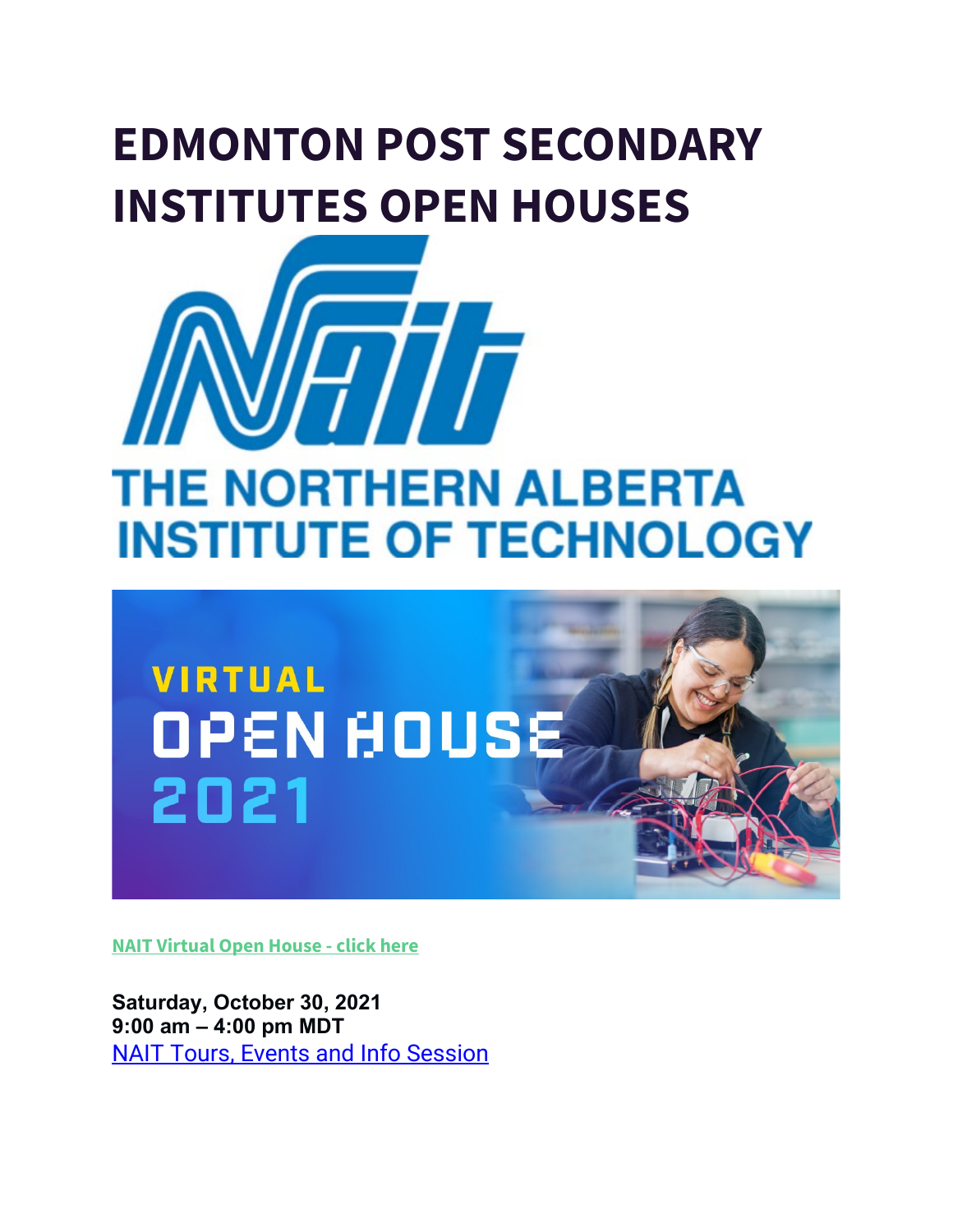



### **[U of A Virtual Open House - click here to register](https://www.ualberta.ca/admissions/undergraduate/tours-and-events/open-house/index.html?)**

Join us at Virtual Open House 2021!

Saturday, October 16, 2021 from 9 a.m. - 4 p.m.

It's the most exciting day to explore the U of A!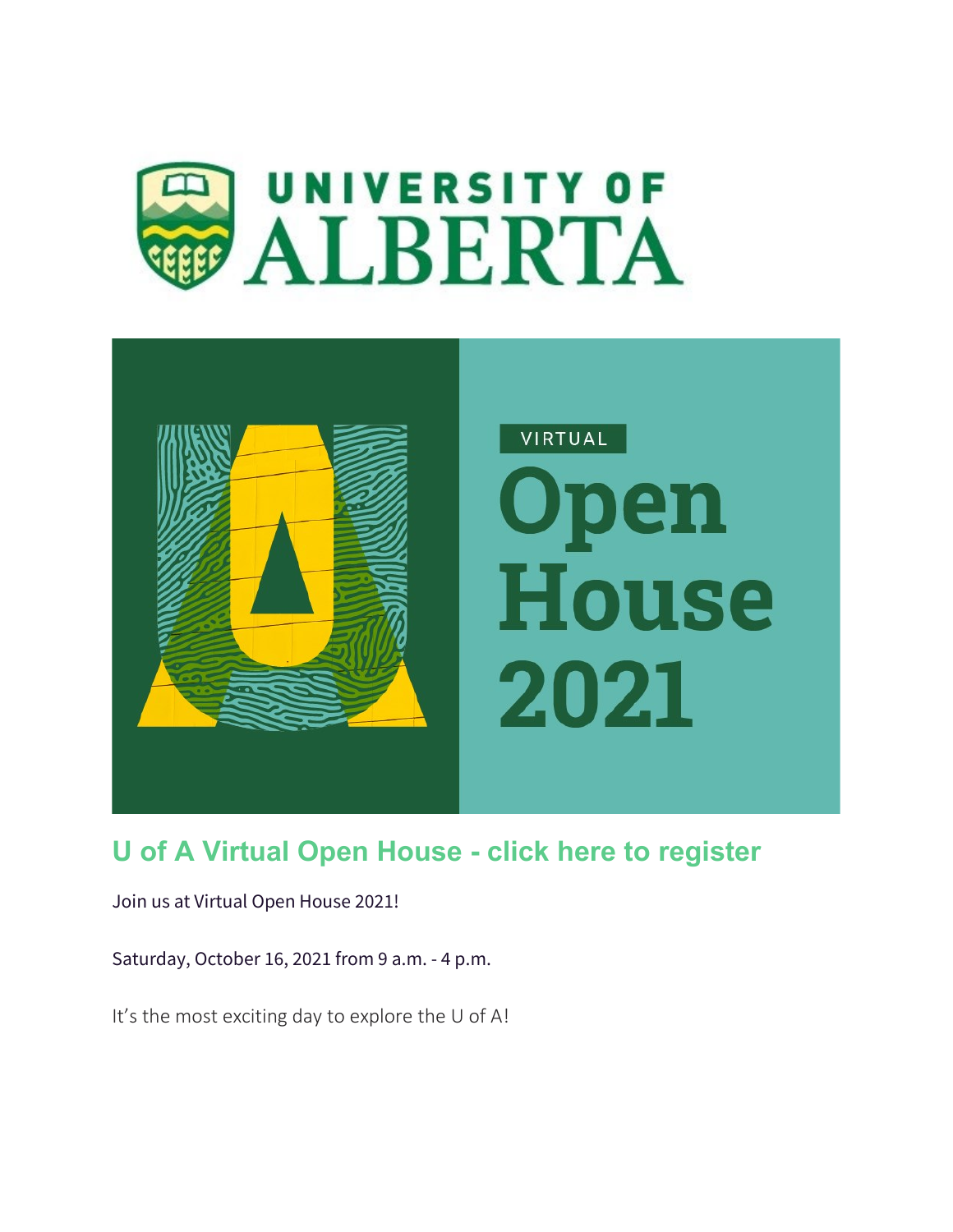Students must register in advance to attend.

See [https://www.ualberta.ca/admissions/undergraduate/tours-and-events/open](https://can01.safelinks.protection.outlook.com/?url=https%3A%2F%2Fwww.ualberta.ca%2Fadmissions%2Fundergraduate%2Ftours-and-events%2Fopen-house%2Findex.html%3F&data=04%7C01%7CSheryl.Ogonoski%40ecsd.net%7Cb75d542a5dca469accb408d98840faf4%7Cb18d9f6f0743460da19b0b3297eeeb89%7C0%7C0%7C637690634928713017%7CUnknown%7CTWFpbGZsb3d8eyJWIjoiMC4wLjAwMDAiLCJQIjoiV2luMzIiLCJBTiI6Ik1haWwiLCJXVCI6Mn0%3D%7C1000&sdata=qwu%2Bm6SAqeULe4OptBX%2FA7xvVVxkejwQQORXx0vNbfo%3D&reserved=0)[house/index.html?](https://can01.safelinks.protection.outlook.com/?url=https%3A%2F%2Fwww.ualberta.ca%2Fadmissions%2Fundergraduate%2Ftours-and-events%2Fopen-house%2Findex.html%3F&data=04%7C01%7CSheryl.Ogonoski%40ecsd.net%7Cb75d542a5dca469accb408d98840faf4%7Cb18d9f6f0743460da19b0b3297eeeb89%7C0%7C0%7C637690634928713017%7CUnknown%7CTWFpbGZsb3d8eyJWIjoiMC4wLjAwMDAiLCJQIjoiV2luMzIiLCJBTiI6Ik1haWwiLCJXVCI6Mn0%3D%7C1000&sdata=qwu%2Bm6SAqeULe4OptBX%2FA7xvVVxkejwQQORXx0vNbfo%3D&reserved=0) to register.



#### **Virtual Open House - click to register**

VIRTUAL OPEN HOUSE | OCTOBER 16, 2021

APPLY FOR FREE

On October 16th, CUE will be hosting its virtual open house. This will be an eventful day for students who can attend virtual presentations and drop in chat sessions with faculties and services such as Admissions and Financial Aid, ask our student ambassador questions, and enter into a draw for tuition credits worth \$2,500 and \$1,000!

Students are encouraged to [pre-register for Open House 2021.](https://can01.safelinks.protection.outlook.com/?url=https%3A%2F%2Fconcordia.us19.list-manage.com%2Ftrack%2Fclick%3Fu%3Ddea286d78eff29f70bc3ddf7a%26id%3Df612b063a8%26e%3Ddc6e00d36d&data=04%7C01%7CSheryl.Ogonoski%40ecsd.net%7C1593e9dfe6814bb6c39d08d988402135%7Cb18d9f6f0743460da19b0b3297eeeb89%7C0%7C0%7C637690631272570814%7CUnknown%7CTWFpbGZsb3d8eyJWIjoiMC4wLjAwMDAiLCJQIjoiV2luMzIiLCJBTiI6Ik1haWwiLCJXVCI6Mn0%3D%7C1000&sdata=aUuvCoWFG5j1tqkhaIjzul65dv%2BkahiUBU1jEHXgXN0%3D&reserved=0) All registrants will be provided with the links to the event and an application waiver code that will allow them to Apply for FREE! for the entirety of the weekend. Please note that the code is only valid for domestic undergraduate students.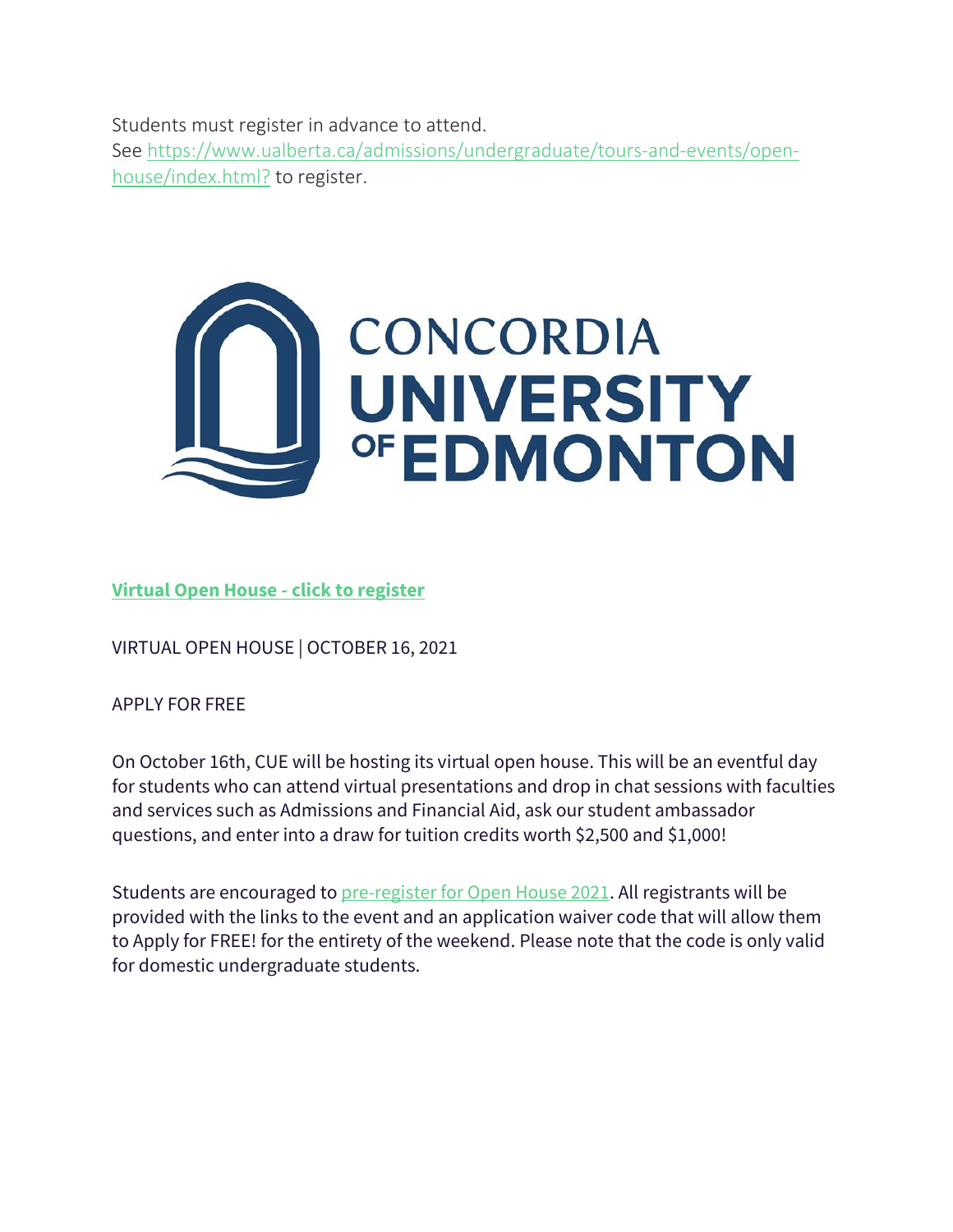

**Virtual Open House - [click here to register](https://www.macewan.ca/campus-life/open-house/)**

#### **Saturday November 6th, 2021**

We've taken what students love most about MacEwan University's in-person open house event and moved it online. With information sessions, a virtual tour, and faculty and staff standing by to chat with you, it's the next best thing to experiencing our campus in person.

## **Register to attend**